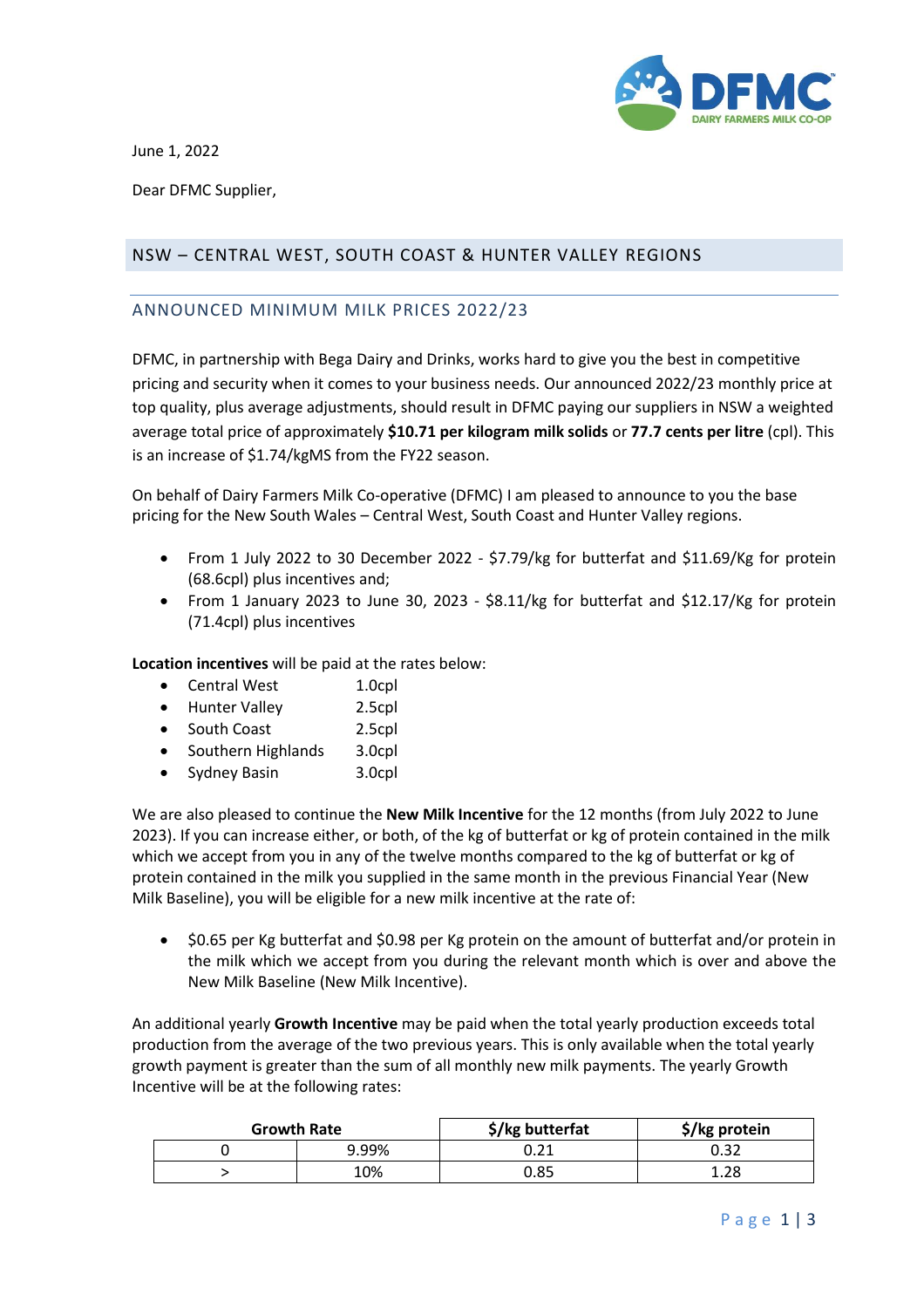

DFMC provides value and security by offering pricing certainty in the face of fluctuating market conditions. Our long-term supply agreement with Bega Dairy and Drinks gives you the opportunity to plan your future based on solid market information.

If you have any questions or concerns regarding the options available to you, please contact:

| <b>Bradley Smith</b>      | <b>Member Services</b>   | 0428 632 148 | bradley.smith@dfmc.org.au             |
|---------------------------|--------------------------|--------------|---------------------------------------|
| <b>Trevor Middlebrook</b> | <b>Regional Director</b> | 0417 655 952 | trevor.middlebrook@dfmc.org.au        |
| Mark Kebbell              | <b>Executive Officer</b> |              | 0432 046 768 mark.kebbell@dfmc.org.au |

On a personal note, I would like to thank you for your supply in what has been a demanding year and wish you all a successful and prosperous season ahead.

Yours Sincerely on behalf of the DFMC Board

asmes

Andrew Burnett Chairman DAIRY FARMERS MILK CO-OPERATIVE